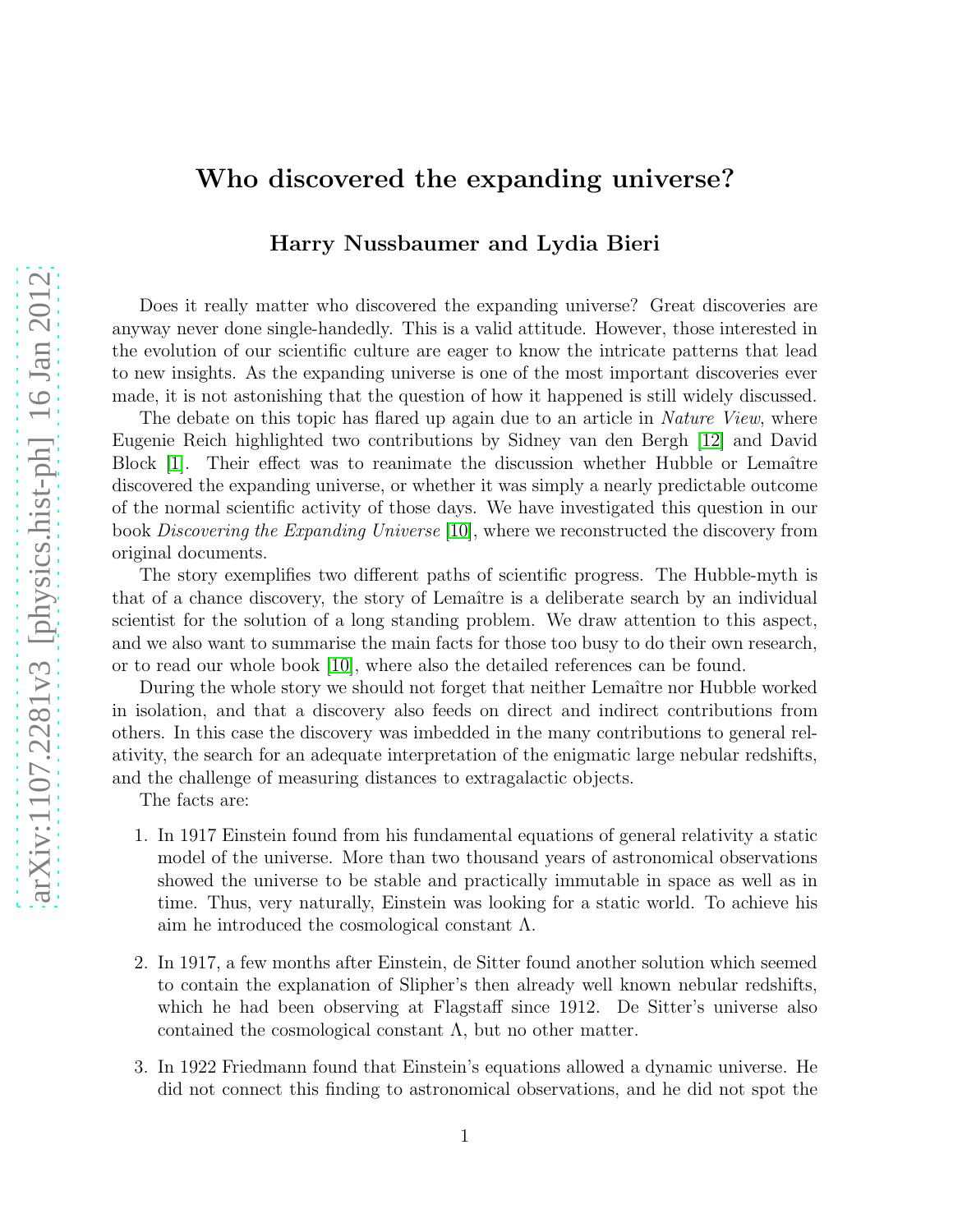flaw in de Sitter's model. Except for Einstein, who did not think that dynamic solutions were physically relevant, no one took note of Friedmann.

- 4. There were other theoreticians, who in the 1920ies derived dynamical universes from the Einstein equations. But none of them linked their results to observations, nor did they propose an expanding universe. Lanczos in 1922 derived a formal solution of a spatially closed dynamical universe. In the same paper, he commented on publications by Hermann Weyl 1918 and 1919, which discussed redshifts in de Sitter's model. These papers attest to the confusion generated by de Sitter's empty universe. And as the mathematical tools had not yet been as developed as nowadays, interpretations often took intricate paths. An important contribution came from Weyl with his concept of a "causally connected world". It is also instructive to follow the Einstein-Weyl postcard exchange about the cosmological constant. More details about this topic and other players in the game can be found in our book [\[10\]](#page-5-1).
- 5. During the early twenties not only the theoreticians but also the observers tried to make sense of de Sitter's universe, and to determine its radius of curvature. In addition, the community still debated whether nebulae were extragalactic or not. In the course of these investigations Carl Wirtz found in 1924 for spiral nebulae a relationship between their apparent photographic diameters and the radial velocities, and in the same year Knut Lundmark published in Monthly Notices the first distancevelocity diagram, distances being given in units of the distance to Andromeda. In the discussion on the nature of spiral nebulae Opik, by an ingenious method, had already in 1922 found a distance of 450 kpc to Andromeda, much closer to the real value than Hubble's later distance of 285 kpc. But it was Hubble's paper, read at the January 1, 1925 meeting of the American Astronomical Society, which cleared the sky for extragalactic nebulae (now called galaxies) as building blocks of the universe: the island universes hypothesised by Kant and Laplace were accepted as reality. For further details go to our book [\[10\]](#page-5-1).
- 6. In 1927 Lemaˆıtre [\[4\]](#page-5-2) critizised de Sitter's deadly sin for all the believers in the Copernican hypothesis: de Sitter's model violated the principle of homogeneity by treating the observer in a preferential way. Lemaître then discovered a set of dynamical solutions to Einstein's fundamental equations. From the theory of relativity he derived the linear velocity-distance relationship  $v = H \cdot d$  (now called the Hubble relation).

Lemaître then connected his solution to observations. To derive the numerical value of  $H$ , Lemaître employed Hubble's 1926 distances to extragalactic nebulae and Slipher's redshifts. Depending on his choice of observations he arrived at either 625 or  $575(km/s)/Mpc$  (compared to Hubble's  $500(km/s)/Mpc$  in 1929). He was satisfied that the observations did not contradict his theoretical conclusions: the universe itself is expanding. But he was also well aware that there was an enormous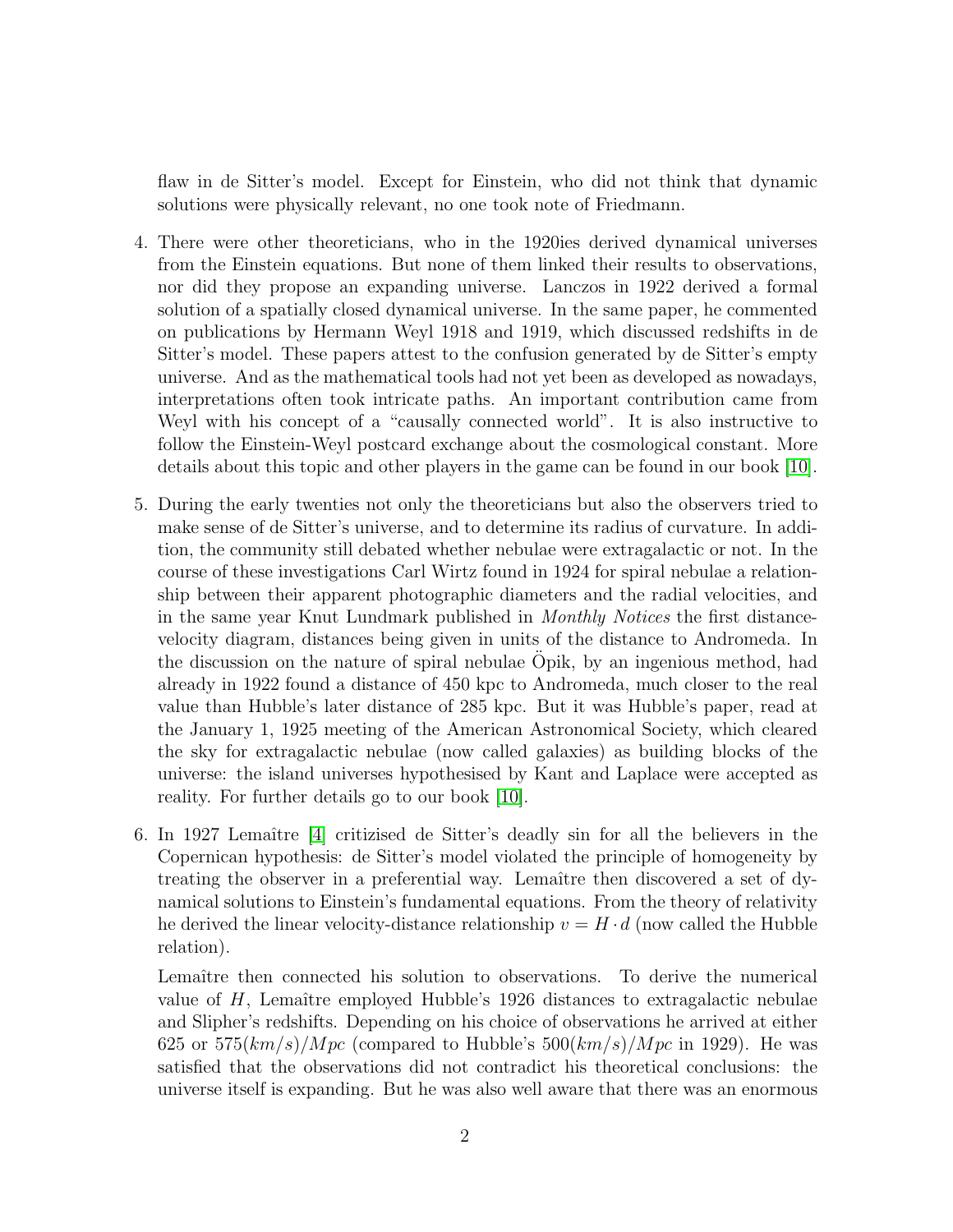scatter in the observations, and that further observations would have to confirm the linear relationship.

Lemaître was fully aware of the significance of his discovery. It is all the more astonishing that he did not try to place it in one of the prestigious astronomical journals, but published it in French in the Annales de la Société scientifique de Bruxelles.

- 7. In 1929 Hubble [\[2\]](#page-5-3) set out to study the motion of the sun against the background of the extragalactic nebulae, for which he tabulated, as others had done before, distances and velocities of extragalactic nebulae:  $v = rK + X \cos \alpha \cos \delta + Y \sin \alpha \cos \delta + Y$  $Z \sin \delta$ . In the course of that investigation he found with his improved distances that "The data in the table indicate a linear correlation between distances and velocities, whether the latter are used directly or corrected for solar motion, according to the older solutions". Having realised that fact, he turned away from the solar problem, concentrating on the linear relationship. Depending on how he grouped the galaxies, he found  $K = 473,513$  or  $530(km/s)/Mpc$ , but opted for  $K = 500(km/s)/Mpc$ as his favourite value. To derive the numerical value of  $K$ , Hubble worked with his own distances. For the redshifts he mainly took those of Slipher, as tabulated in Eddington's 1923 The Mathematical Theory of Relativity (second edition 1924), without however, giving references. Hubble refrained from interpreting his observational discovery, he concluded "The outstanding feature, however, is the possibility that the velocity-distance relation may represent the de Sitter effect, and hence that numerical data may be introduced into discussions of the general curvature of space". In a later letter to de Sitter, Hubble wrote that he would leave the interpretation of his observations to those "competent to discuss the matter with authority". In none of the seven pages of Hubble's paper is there a single word about an expanding universe, actually Hubble never believed in such a thing. Hubble's observations confirmed Lemaître's predictions. In our book we also show how they re-ignited the cosmological debate, as exemplified by the crucial de Sitter-Eddington discussion of Friday, 10 January 1930 [\[11\]](#page-6-1).
- 8. Lemaître's article of 1927 appeared in French in the Annales de la Société scientifique de Bruxelles. It was translated into English and published in 1931 in Monthly Notices [\[5\]](#page-5-4). However, there was a historically momentous omission. His derivation of the numerical value of  $H$  was cut out by a deliberate act. Until recently it was an unsolved puzzle why this was done, and who was responsible. Thus the public, who read the English version, was left with the impression that Hubble had been the first to derive H. Hubble was even accused of having instigated the cuts in the translation. However, in 2011, two letters resolved the riddle.

The first letter was a request to Lemaître by Dr. Smart on behalf of the Royal Astronomical Society (RAS) for a translation of his 1927 article for publication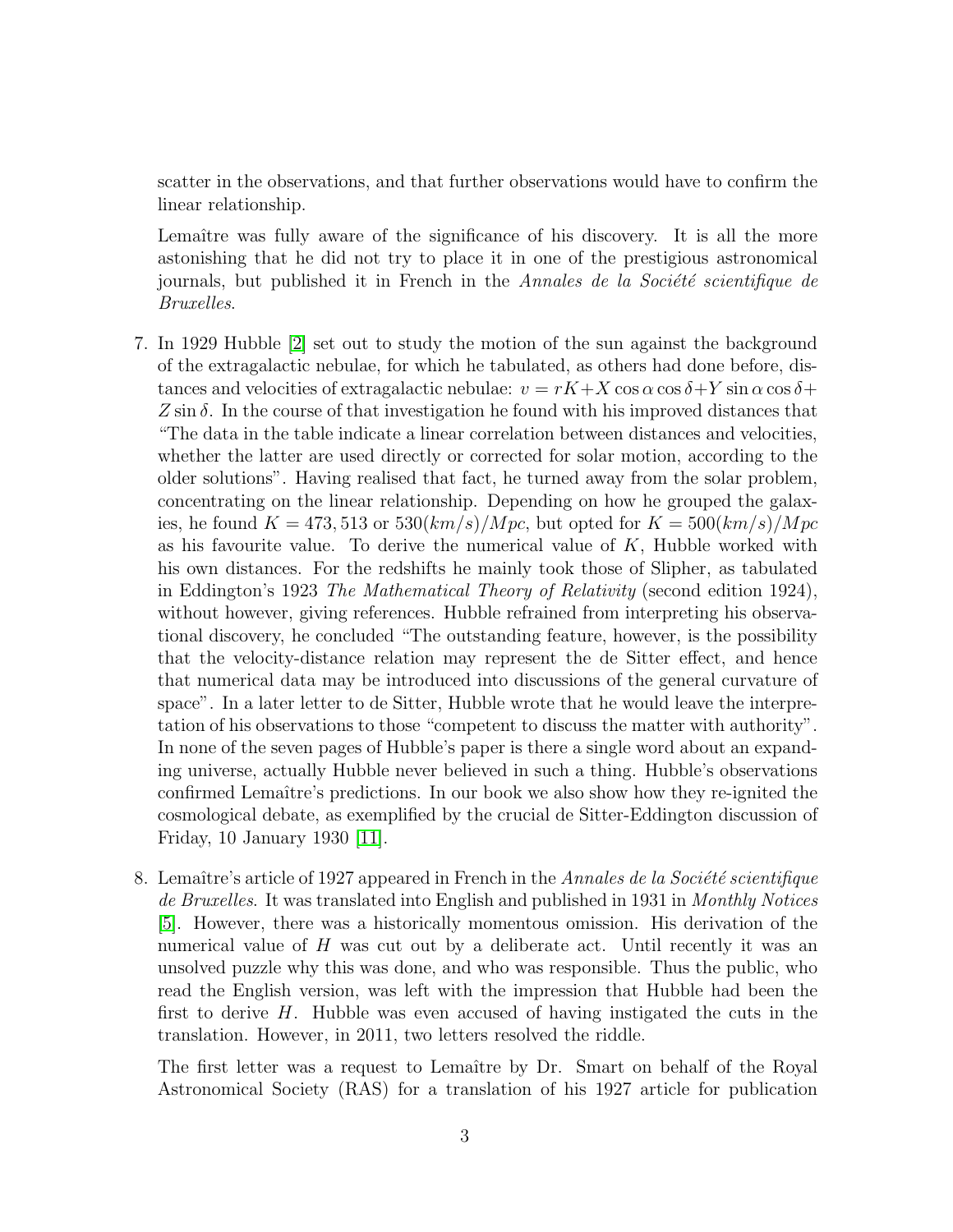in the Monthly Notices (article [\[1\]](#page-5-0) by Block). The secretary of the RAS stresses that "This request of the Council is almost unique in the Society's annals and it shows you how much the Society would appreciate the honour of giving your paper a greater publicity amongst English speaking scientists". Smart adds "... if you have any further additions etc on the subject, we would glad[ly] print these too. I suppose that if there were additions a note could be inserted to the effect that  $\S$ 1-72 are substantially from the Brussels paper  $+$  the remainder is new (or something more elegant)". Lemaître obliged (article [\[8\]](#page-5-5) by Livio). In his answer to Smart of 13 February 1931 he specified:"I did not find it advisable to reprint the provisional discussion of radial velocities which is clearly of no actual interest, ...". (For "actual" he certainly had the French meaning of "current" in mind.) He cut his derivation of the Hubble constant, which at that time was simply called the coefficient of expansion, and he cut the discussion of the astronomical data from which he had derived it. He replaced it with the sentence: "From a discussion of the available data, we adopt", after which he gives his numerical result for  $\frac{R'}{R}$ . However, he adds a reference list containing what for him must have been the crucial "available data", namely the 1930 series of observationally based papers by de Sitter. He certainly meant no offence to Hubble by not mentioning his 1929 publication, which in 1931 was outdated by de Sitter's thorough investigations. - Lemaître was a modest man. When his discoveries began to be attributed to Hubble, he refrained from a campaign to defend his priorities. However, in 1950, he reminded his readers that he had already determined the Hubble constant in 1927 [\[7\]](#page-5-6).

9. It is occasionally stated that the mathematical prediction of the expanding universe was also made by Robertson. This is a misunderstanding which we also discuss in our book. In 1928 Robertson submitted to the Philosophical Magazine an article, in which he wanted to replace de Sitter's line element by "a mathematically equivalent solution in which many of the apparent paradoxes inherent in [de Sitter's solution] were eliminated". He also arrived at the formula which in Lemaître's hand had become the distance-velocity relation. However, he wrote this as  $v = c \cdot (l/R)$ , where  $l$  is the distance of the nebula and  $R$  the radius of curvature of the universe, for which he was looking within a static solution.

Robertson then took practically the same set of observations as had been taken by Lemaître one year before and would be taken by Hubble one year later. From this he calculated  $R = 2 \cdot 10^{27}$ cm. His c/R corresponds to  $H = 463(km/s)/Mpc$ ; but this he did not calculate. Robertson placed an important milestone in our understanding of cosmological solutions of the Einstein equations. Solutions of Einstein's equations, in general, do not obey special symmetries. Yet, to describe the large scale structure of a spatially homogeneous universe, the four-dimensional spacetime is usually separated into a spatial and a time component. Moreover, to 'treat every point in this world equally' - the content of the Copernican principle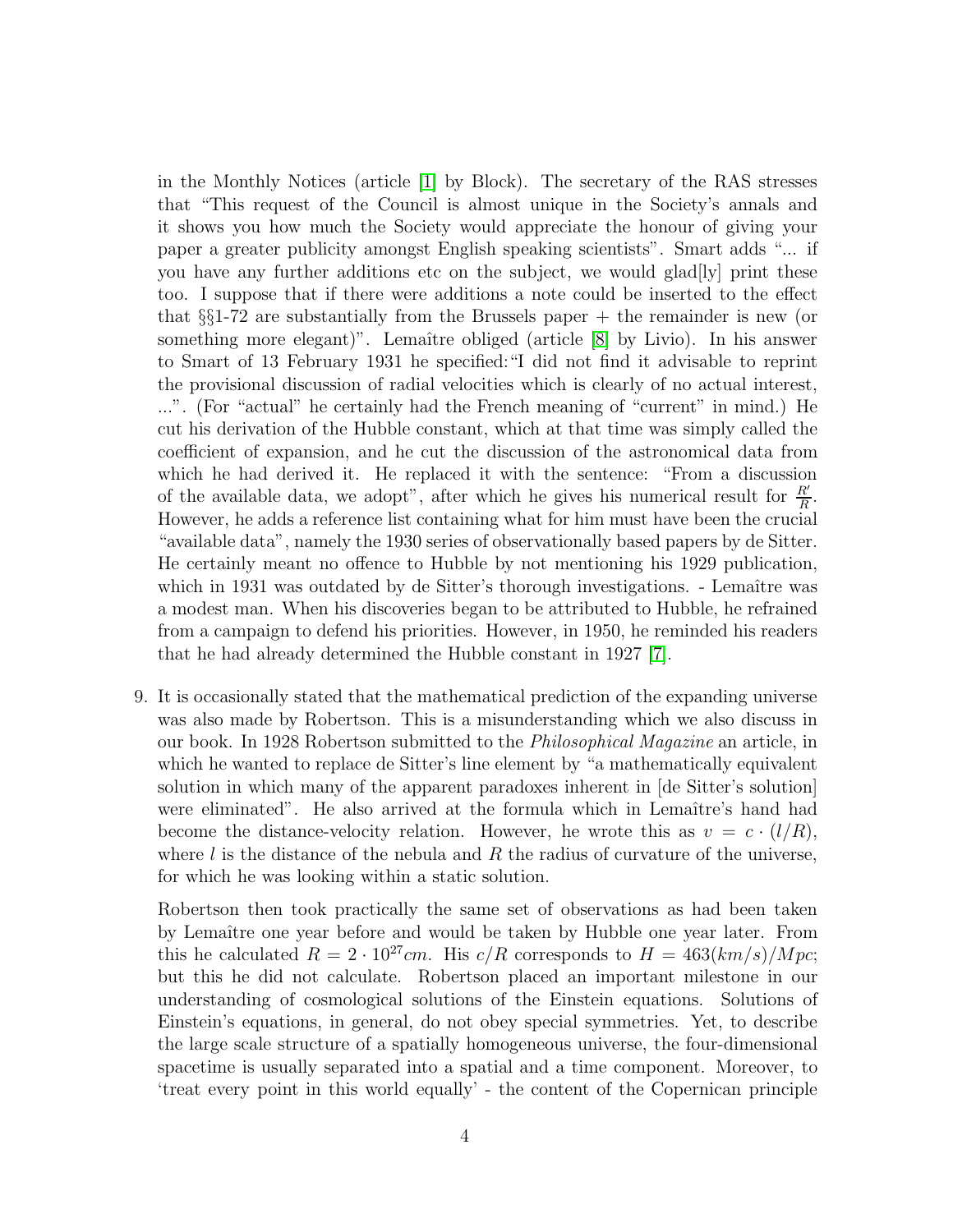- and to implement the observational constraints into our models, leads to the hypothesis of universal homogeneity and isotropy. These premises imply symmetries in the solutions of Einstein's equations. Robertson was the first to search in detail for all the mathematical universes that satisfy these physical requirements.

- 10. It is occasionally claimed that it was Hubble who converted Einstein to the expanding universe. This is very unlikely. Although there is no written report about the moment when Einstein was converted, it is highly probable that it happened, when Eddington showed him that his static solution was unstable. We discuss the circumstances further in our book.
- 11. Neither Hubble nor Lemaˆıtre rested on their laurels. With the help of the world's most powerful telescopes Hubble and Humason began measuring nebular redshifts on Mount Wilson. Their data - later continued by Sandage - would become one of the cornerstones of observational cosmology. Lemaître had another impact, when in 1931 [\[6\]](#page-5-7) he suggested in a one-column letter to Nature, what would become the Big Bang, and in 1933, in a paper read before the American National Academy of Sciences, Lemaître suggested vacuum energy as the deeper meaning of the cosmological constant Λ. These exploits have also been highlighted in detail by Jean-Pierre Luminet [\[9\]](#page-5-8).
- 12. If Hubble was not the discoverer of the expanding universe, why is he still often venerated as such. Kragh and Smith [\[3\]](#page-5-9) have looked into the evolution of the 'Hubble-myth'. They find that not until the 1950ies did the notion of 'Hubble's law' and 'Hubble as the astronomer who had discovered the expanding universe' become common in the scientific literature, where Hubble's role was gradually elevated at the expense of everyone else's. They conclude: the label 'Hubble's law' is an example of what has been called Stigler's law of eponymy, namely, 'No scientific discovery is named after its original discoverer'.

The discovery of the expanding universe is a picture book example of an individual scientist who was aware of a burning scientific issue and solved it. It did not happen in a vacuum. Lemaître had benefitted from Eddington's insights into general relativity. In his 1927 paper he also cites Lanczos and Weyl, and he stood, of course, on the shoulders of Einstein and de Sitter. But similar arguments could be held against Newton and Einstein. However, if we apply our usual standards of attributing scientific discoveries, we should recall the situation of 1927. Einstein's static universe could not explain Slipher's redshifts, de Sitter's theory which provided redshifts was incomprehensible. Lemaître spotted the problem in de Sitter's work, one of the great figures of astronomy in the first half of the twentieth century. Before Lemaître only Friedmann had been sufficiently reckless to seriously follow up the idea of a truly dynamical universe. Now, in 1927, Lemaître derived from Einstein's fundamental equations the solution of a dynamical universe. To create a link to observations, he looked for the effect that his model would have on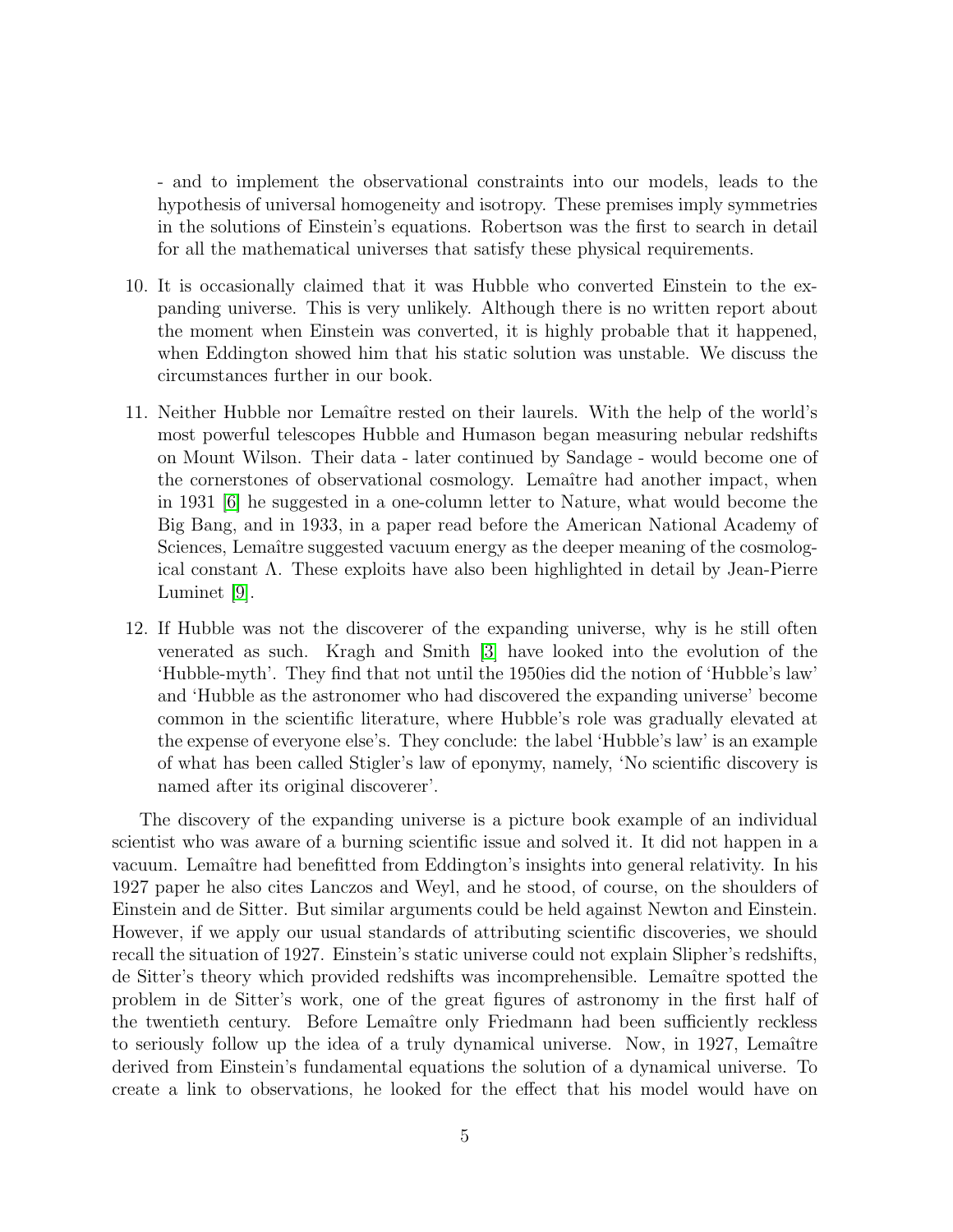spectra of distant sources. This gave him the linear velocity-distance relationship  $v =$  $H \cdot d$ , where a redshift signified an expanding universe, blueshifted spectra would have meant a shrinking universe. He then collected the available redshifts and distances to derive the missing factor of proportionality, which could not be derived from theory. The observations assured him that we live in an expanding universe. This was one of the most fascinating discoveries ever made.

The full story is much richer and more colourful than what can be summarised on a few pages, and the following very incomplete list of references is much extended in our book [\[10\]](#page-5-1).

## <span id="page-5-0"></span>References

- <span id="page-5-3"></span>[1] D. Block. arxiv.org/abs/1106.3928 (2011).
- <span id="page-5-9"></span>[2] E. Hubble. A relation between distance and radial velocity among extra-galactic nebulae, PNAS, 15, 168-173. (1929).
- <span id="page-5-2"></span>[3] H. Kragh and R.W. Smith. Who discovered the expanding universe?, History of Science, Vol. 41, 141-162. (2003).
- $[4]$  G. Lemaître. Un univers homogène de masse constante et de rayon croissant, rendant compte de la vitesse radiale des nébuleuses extra-galctiques, Annales de la Société scientifique de Bruxelles, Série A, 47, 49-59. (1927).
- <span id="page-5-4"></span>[5] G. Lemaître. A homogeneous universe of constant mass and increasing radius accounting for the radial velocity of extra-galactic nebulae, MNRAS, 91, 483-490. (1931a).
- <span id="page-5-7"></span>[6] G. Lemaître. The beginning of the world from the point of view of quantum theory, Nature, 127, 706. (1931c).
- <span id="page-5-6"></span>[7] G. Lemaître. L'expansion de l'Univers, par Paul Couderc. Annales d'Astrophysique, 13, 344-345. (1950).
- <span id="page-5-5"></span>[8] Livio, M. Lost in translation: Mystery of the missing text solved. Nature 479, 171-173. (2011).
- <span id="page-5-8"></span><span id="page-5-1"></span>[9] J.-P. Luminet. arxiv.org/abs/1105.6271v1 (2011).
- [10] H. Nussbaumer and L. Bieri. Discovering the Expanding Universe, Cambridge University Press, Cambridge, UK. (2009). ISBN 978-0-521-51484-2.